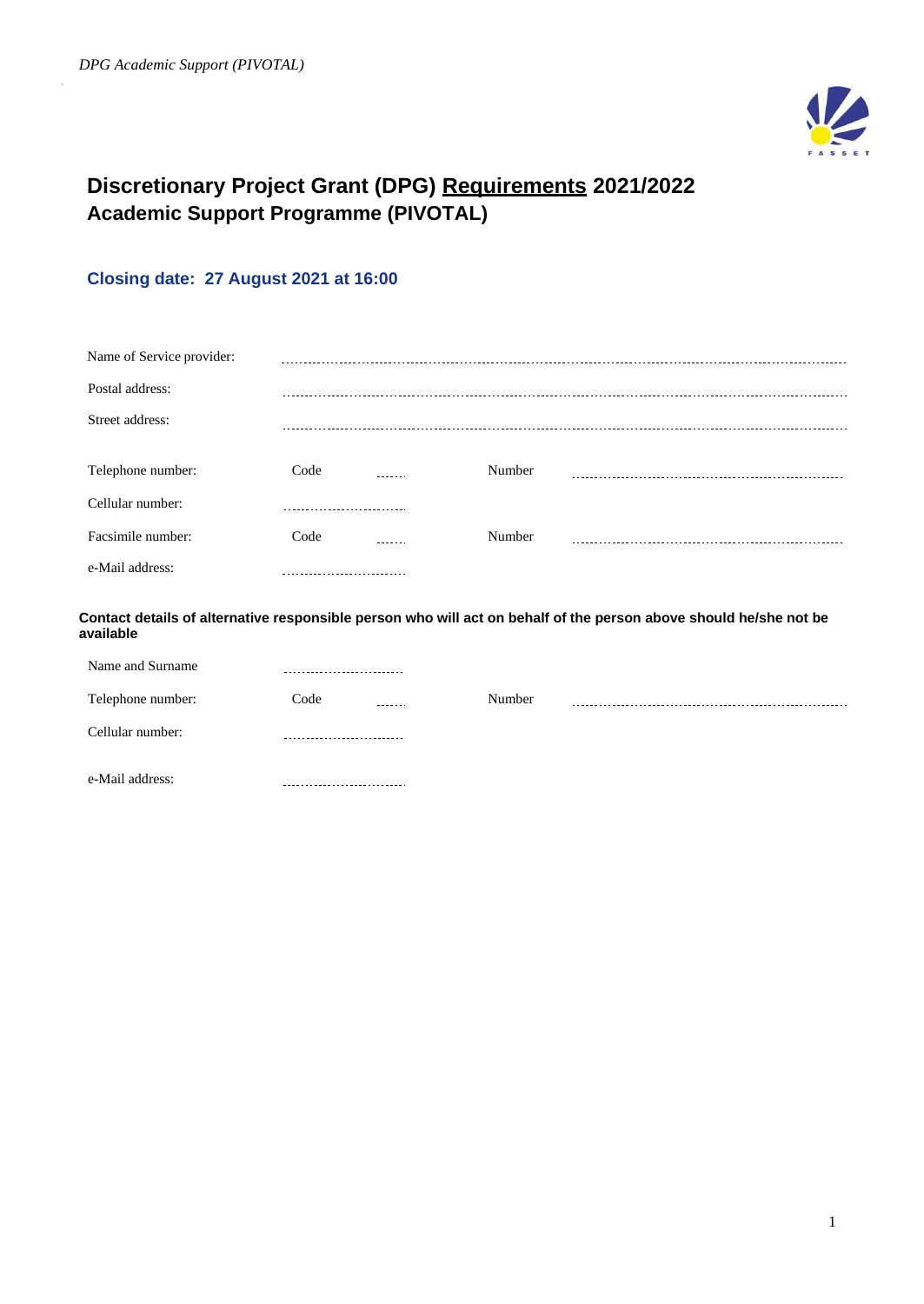# **1. COMPLIANCE REQUIREMENTS**

1.1.1 As public entity, Fasset has both the obligation and the responsibility to ensure that it spends the public money, with which it is entrusted in a manner that meets governments requirements. Consequently, Grant Applicants are required to adhere to the compliance requirements as listed in this section.

#### **FRAUD AND CORRUPTION**

1.2.1 All grant applicants are to take note of the implications of contravening the Prevention and Combating of Corrupt Activities Act, 2004 (No 12 of 2004) and any other applicable act.

#### **B-BBEE CERTIFICATE AND TAX CLEARANCE CERTIFICATE**

- 1.3.1 All grant applicants are to provide a B-BBEE status level certificate and the SARS compliance report containing a pin on request once Fasset has granted provisional approval.
- 1.3.2 Grant applicants will be assessed based on the compliant requirements with the BBBEE and tax compliance. Fasset reserves its right to award or not to award to applicants with BBBEE level status above level 4.
- *Note:* At the time of signing a contract with Fasset, a successful grant applicant *must* have all of the above documentation in place.

### **INDEPENDENT GRANT SUBMISSION**

 1.3.3 Grant applicants must complete and sign the Certificate of Independent Grant Submission, which can be found in Annexure A. The signed certificate must be included in the grant submission and the purpose of the certificate is to prevent potential collusion amongst applicants.

## **DEADLINE DATE AND MODE OF GRANT SUBMISSION**

- 1.3.4 All applications must be submitted to the following e-mail address**:** [dg@fasset.org.za](mailto:dg@fasset.org.za). It must be noted that FASSET will not accept any physical submissions.
- 1.3.5 The submission due date is **Friday, 27 August 2021 at 16:00**
- 1.3.6 **Grant applications received by FASSET after the closing date shall not be considered.**
- 1.3.7 Grant Applicants must submit a Project Proposal which contains, at minimum:
	- 1.3.7.1 Experience of Grant Applicant;
	- 1.3.7.2 Technical Approach / Methodology;
	- 1.3.7.3 Scarce skills
	- 1.3.7.4 Risk Management Strategy;
	- 1.3.7.5 Resources; and
	- 1.3.7.6 Pricing schedule with clear breakdown of each cost item. Fasset reserves the right to query a pricing schedule as part of the evaluation process.
- 1.3.8 The Skills development priorities specifically targeting transformation groups including Blacks, women, and people with disabilities. To ensure alignment with national imperatives and key stakeholders, Fasset will adopt DHET's criteria regarding the beneficiaries of its programmes to benefit being: **85% Blacks, 54% women and 4% disabled.**

### **2. GRANT CRITERIA (Terms of Reference)**

The grant criteria should *please* be read *carefully* and adhere to, to minimize grant queries (whereapplicable). The following criteria are applicable to this grant:

- **Description: Academic Qualification Support Programme (PIVOTAL**) that achieves the following:
	- i. Completion of an academic qualification AND/OR
	- ii. Progression from one academic year to the next.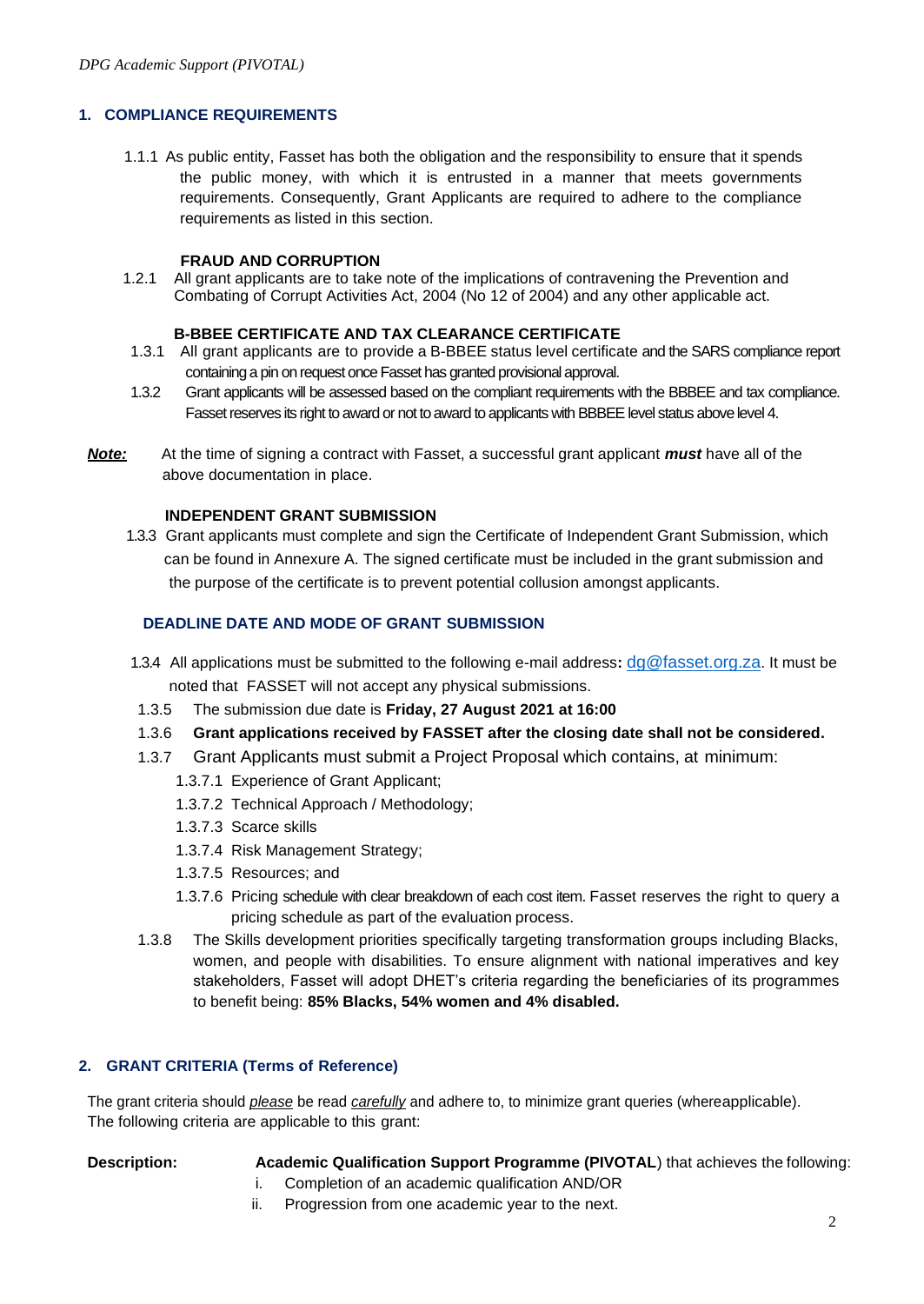# **2.1 OVERALL OBJECTIVES AND SCOPE**

- 2.1.1 FASSET requires the services of grant applicants to deliver academic support programmes for unemployed learners that result in the progression of learners from one academic year to the next and achievement of a PIVOTAL academic qualification registered on the NQF at minimum level 6 onwards.
- 2.1.2 Academic support must be linked to qualifications that are registered on the National Qualifications Framework (NQF) at minimum of level 6. The qualification/s proposed must be linked to one or more of FASSET's top ten scarce skills for the 2021/2022 financial year.
- 2.1.3 Fasset will also consider getting into collaborations/partnerships through MoU to deliver a Programme linked to one of Fasset top ten scare skills.
- 2.1.4 The program may be delivered through a strategic partnership and/or collaborations through MoUs.
- 2.1.5 The programme may be managed by public institutions of Higher learning; professional bodies; service providers; professional body accredited service providers to deliver academic support programs. Fasset will prioritise Historically disadvantaged institutions.
- 2.1.6 Academic support must be linked to qualifications that are registered on the National Qualifications Framework (NQF) from minimum level 6 onwards.
- 2.1.7 The programme must achieve a **10% throughput rate higher than mainstream results**. Failure to meet this objective will result in a penalty on the project management fee.
	- 2.1.8 The qualification/s proposed must be linked to one or more of FASSET's top ten scarce skills for the 2021/2022 financial year.
- 2.1.9 Funding will be capped at R 25,000.00 per learner. However, Fasset reserves the right to review and query the costing. The cost must be strictly for the academic support and achievement of skills development purposes.
- 2.1.10 Fasset will provide tools of trade for each learner, where necessary, and therefore the capped amount excludes costs towards laptops/tablets.
- 2.1.11 The programme is designed for leaners that have been identified as at-risk learners. An "at risk" learner is defined as a learner that has the potential to pass an academic year or achieve an academic qualification but will require some form of structured assistance to do so.
- 2.1.12 Grant applicants to select and recruit unemployed learners who meet the pre-set minimum criteria as . And the selection must be completed in February 2022 for year course and all learners' documentation to be submitted to Fasset **before the 15 March 2022**. The programme must be completed by 31 March 2023.
	- 2.1.13 The project must achieve these objectives: Achievement of an academic qualification; and/or progression from the penultimate academic year to the final academic year of an academic qualification.

# **Project Requirements**

- 2.1.14 Grant applicants must ensure that they provide the following:
- 2.1.15 *Project Plan*: Provide a comprehensive project plan, for approval by Fasset.
- 2.1.16 *Recruitment and Selection:* Appointed grant applicants will be responsible for all recruitment activities. Learners can be recruited from across all nine provinces.

# **Reporting**

- 2.1.17 Grant applicants will be required to present information on a monthly and quarterly basis, as per the Department of Higher Education and Training (DHET) and Fasset requirements. The required information includes but is not limited to:
- 2.1.17.1 Copies of learner agreements;
- 2.1.17.2 Certified Copies of learner IDs;
- 2.1.17.3 Copies of results achieved;
- 2.1.17.4 Confirmation of programme completion;
- 2.1.17.5 Full learner contact details.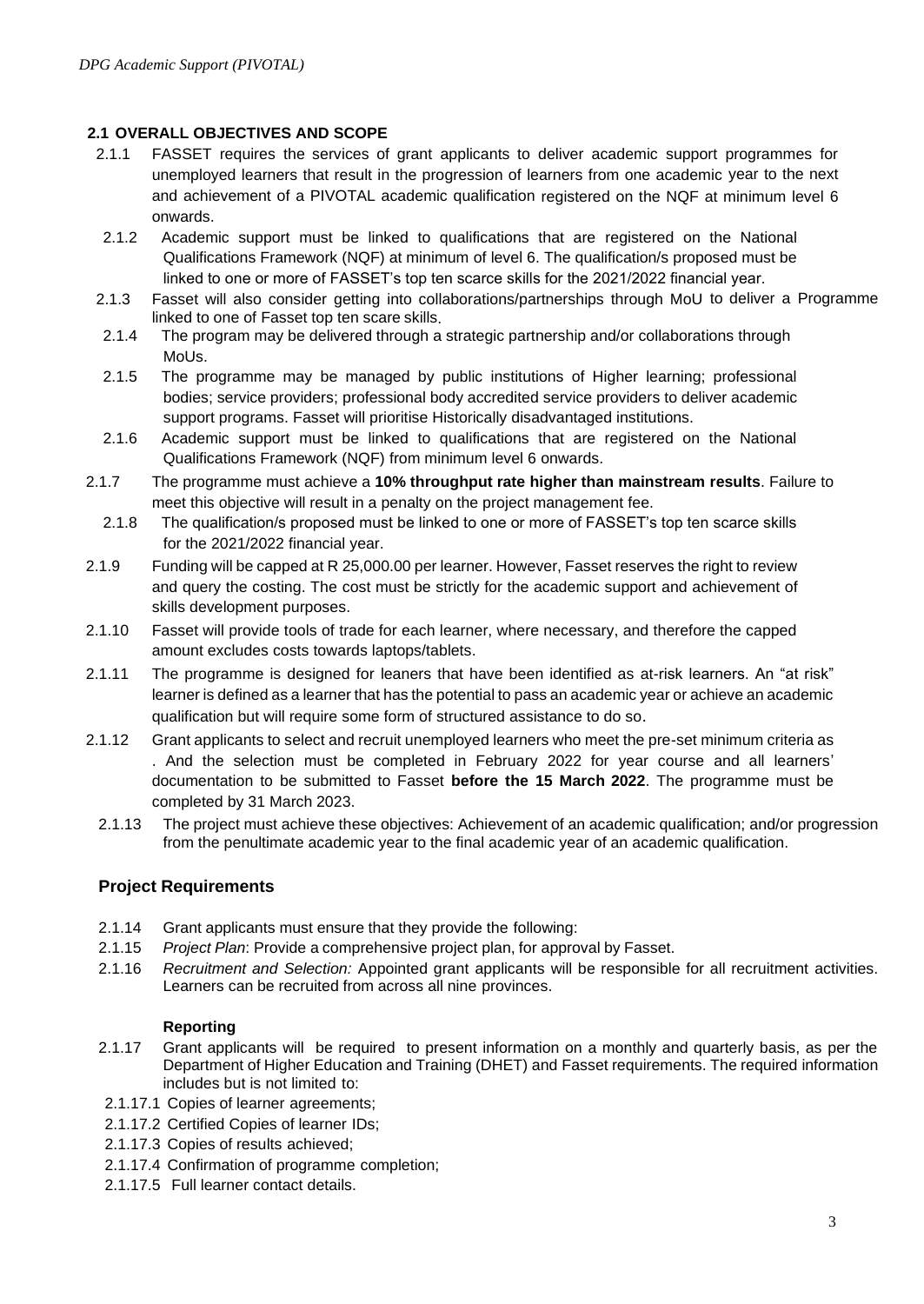2.1.18 The pricing schedule of costs must include costs for the academic support and must breakdown each cost item and clearly indicate fixed costs vs. variable costs. Fasset reserves the right to query a pricing schedule as part of the evaluation process.

# **3. EVALUATION PROCESS**

# **DETERMINATION OF SCORE FOR FUNCTIONALITY AND GRANT ADJUDICATION**

- 3.1.1 Should a grant applicant achieve a functionality score that is 50% or less, the grant application will be rejected.
- 3.1.2 Should a grant applicant receive a functionality score between 51% and 69%, Fasset might engagewith the applicant on the grant application.
- 3.1.3 All grant applications that receive a functionality score of more than 70% will be recommended for adjudication.

# 3.1.4 **Grant applicants should indicate if this is the first time proposing such a project.**

| <b>Functionality Scoring</b><br><b>Determinants</b>                                                               |               |     |  |
|-------------------------------------------------------------------------------------------------------------------|---------------|-----|--|
| <b>Total Points</b>                                                                                               |               | 100 |  |
| <b>Experience of respondent</b>                                                                                   |               | 20  |  |
| Experience with managing Academic Support programme, project<br>management, mentoring and general student support |               |     |  |
| <b>Scoring Criteria</b>                                                                                           | <b>Points</b> |     |  |
| Grant applicant had addressed all requirements specified in<br>this section in full details                       | 5             |     |  |
| Grant applicant had addressed between two and three the<br>requirements specified in this section in full details | 3             |     |  |
| Grant applicant had addressed only one of the requirements<br>specified in this section in full details           |               |     |  |
| Grant applicant has not addressed the requirements specified<br>in this section.                                  | 0             |     |  |
| <b>Technical Approach / Methodology</b>                                                                           |               | 30  |  |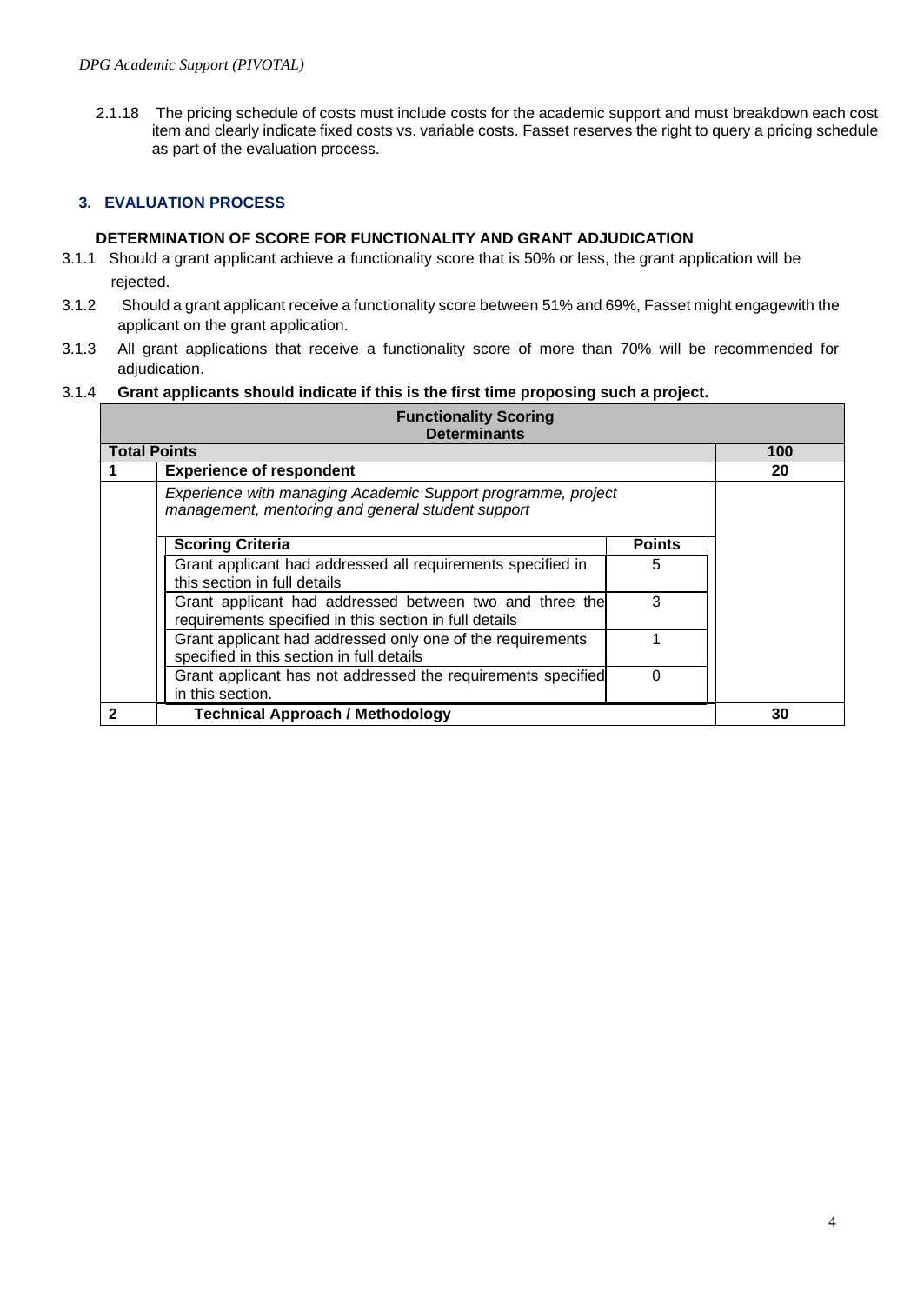|                        | Details of the problem statement:                                                                  |  |
|------------------------|----------------------------------------------------------------------------------------------------|--|
| Grant applicants must: |                                                                                                    |  |
| 2.1.1                  | Define the problem statement and provide an overview of                                            |  |
|                        | trends / statistical research to support the problem statement.                                    |  |
| 2.1.2                  | Provide details of possible causes of the problem and factors                                      |  |
|                        | that impact on learner success.                                                                    |  |
| 2.1.3                  | Provide details of "at risk" learners.                                                             |  |
| 2.2                    | <b>Learners from Rural Areas</b>                                                                   |  |
| 2.2.1                  | Indicate how the proposed strategy and plan includes                                               |  |
|                        | consideration of the inclusion of learners from rural areas.                                       |  |
| 2.3                    | Details of the proposed solution:                                                                  |  |
|                        | Grant applicants must:                                                                             |  |
| 2.3.1                  | Provide an overview of the proposed solution. Where                                                |  |
|                        | applicable details of how the problem was addressed in the                                         |  |
|                        | past must be provided.                                                                             |  |
| 2.3.2                  | Provide sufficient detail of how the proposed solution will result                                 |  |
|                        | in the Completion of an Academic Qualification and/or                                              |  |
|                        | Progression from the Penultimate Academic Year to the Final                                        |  |
|                        | Academic Year of an Academic Qualification.                                                        |  |
| 2.3.3                  | Present a sufficiently detailed project plan for how the proposed<br>solution will be implemented. |  |
| 2.3.4                  | Provide the recruitment and selection criteria and methodology.                                    |  |
| 2.3.5                  | Provide proposed learner numbers.                                                                  |  |
| 2.3.6                  | Provide reasoning with respect to the feasibility of the project.                                  |  |
| 2.3.7                  | Provide details as to any similar past projects against which the                                  |  |
|                        | proposed project has been benchmarked.                                                             |  |
|                        |                                                                                                    |  |
|                        |                                                                                                    |  |

| 2.3.8                                                       | Provide detail on the delivery of PIVOTAL programmes.                                                    |               |  |
|-------------------------------------------------------------|----------------------------------------------------------------------------------------------------------|---------------|--|
| 2.3.9                                                       | Provide an assessment methodology, which must include                                                    |               |  |
|                                                             | details of how to assist learners to achieve the pre-set                                                 |               |  |
|                                                             | milestones, with respect to achieving a qualification or                                                 |               |  |
|                                                             | designation.                                                                                             |               |  |
| 2.3.10                                                      | Provide an assessment methodology that must include                                                      |               |  |
|                                                             | corrective actions (including academic mentoring) that will be                                           |               |  |
|                                                             | taken, should learners fail to achieve the pre-set milestones.                                           |               |  |
| 2.3.11                                                      | Provide for a <i>comprehensive</i> academic mentorship programme                                         |               |  |
|                                                             | for the duration of the project.                                                                         |               |  |
| 2.3.12                                                      | Indicate how a 70% throughput rate will be achieved.                                                     |               |  |
| 2.3.13                                                      | Indicate any penalties and the implementation thereof, for                                               |               |  |
|                                                             | learners who fail to achieve the pre-set milestones.                                                     |               |  |
| 2.3.14                                                      | Indicate the replacement or exit strategies in place.                                                    |               |  |
| 2.3.15                                                      | Ensure that the project plan includes regular reporting to                                               |               |  |
|                                                             | Fasset on project progress, performance statistics, delivery,                                            |               |  |
|                                                             | learner details, risk mitigation, continuous evaluation and a                                            |               |  |
|                                                             | financial update.                                                                                        |               |  |
| <b>Scoring Criteria</b>                                     |                                                                                                          | <b>Points</b> |  |
| Grant applicant had addressed all requirements specified in |                                                                                                          | 5             |  |
| this section in full details.                               |                                                                                                          |               |  |
|                                                             | Grant applicant had addressed between two and three the                                                  | 3             |  |
|                                                             | requirements specified in this section in full details.                                                  | 1             |  |
|                                                             | Grant applicant had addressed only one of the requirements<br>specified in this section in full details. |               |  |
|                                                             |                                                                                                          |               |  |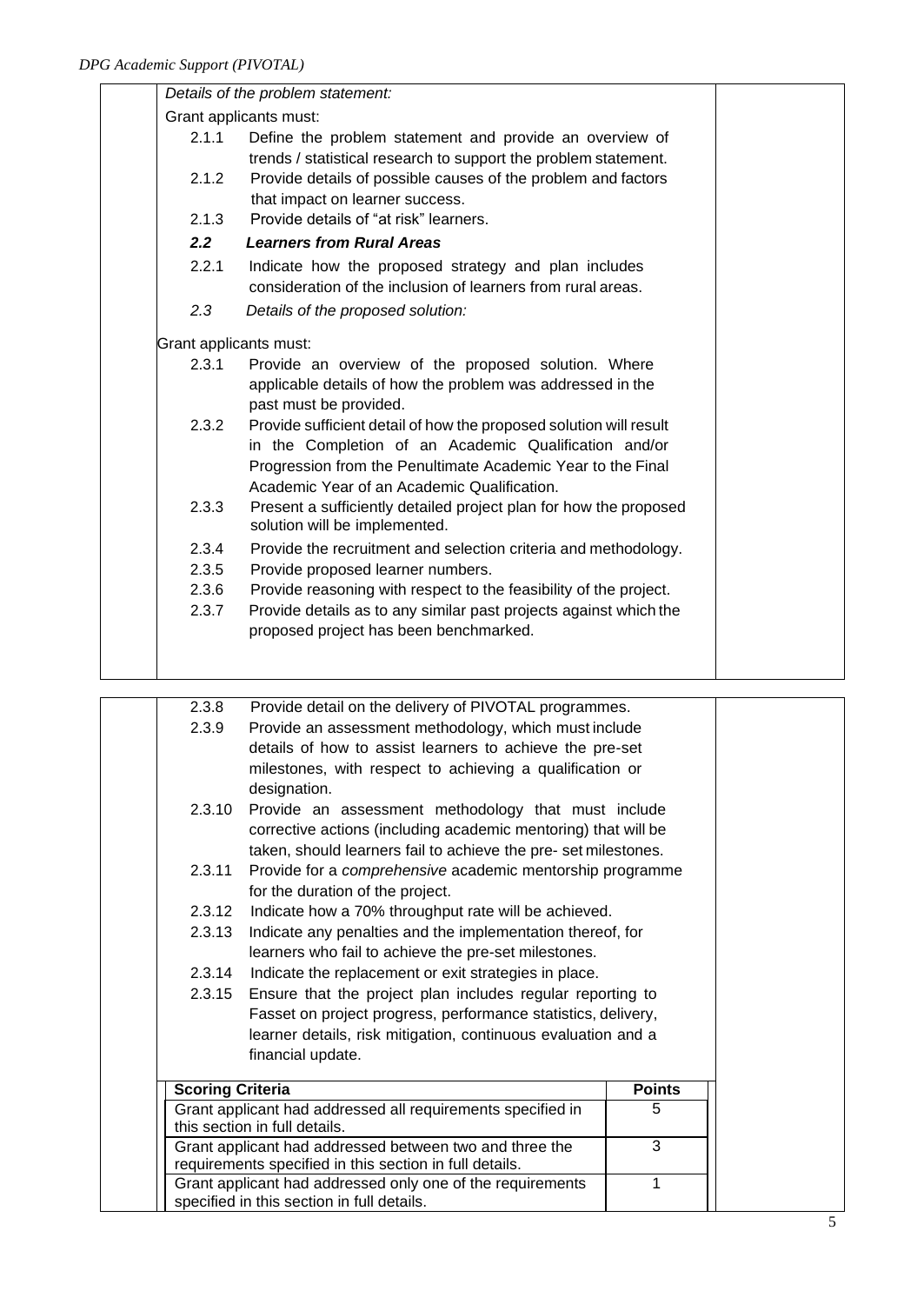# *DPG Academic Support (PIVOTAL)*

| in this section.<br><b>Scarce Skills</b>                     |  |
|--------------------------------------------------------------|--|
| Grant applicant has not addressed the requirements specified |  |

|                         | Grant applicants must:<br>3.1<br>Indicate to which of Fasset's top ten scarce skills<br>the proposed solution is linked.<br>3.2<br>Demonstrate how the proposed solution is linked to the identified<br>scarce skill<br><b>Scoring Criteria</b><br>Grant applicant addressed all requirements specified in this                                                                                                                                                                                                                                                                                                                                       | Poin<br>5     |    |
|-------------------------|-------------------------------------------------------------------------------------------------------------------------------------------------------------------------------------------------------------------------------------------------------------------------------------------------------------------------------------------------------------------------------------------------------------------------------------------------------------------------------------------------------------------------------------------------------------------------------------------------------------------------------------------------------|---------------|----|
|                         | section in full details.<br>Grant applicant addressed less than five of the requirements<br>$\overline{3}$<br>specified in this section in full details.<br>Grant applicant did not address the requirements specified in<br>$\overline{0}$<br>this section.                                                                                                                                                                                                                                                                                                                                                                                          |               |    |
| 4                       | <b>Risk Management Strategy</b>                                                                                                                                                                                                                                                                                                                                                                                                                                                                                                                                                                                                                       |               | 10 |
|                         | <b>Risk Register</b>                                                                                                                                                                                                                                                                                                                                                                                                                                                                                                                                                                                                                                  |               |    |
|                         | Grant applicants must provide a full risk register and mitigation where:<br>Not less than10 risks associated with the programme have<br>4.1.1<br>been identified and are in line with the programme as set out in<br>the project plan and solution. the scorers will assess whether<br>all reasonable risk have been addressed and that the<br>respondent has not left obvious risk out of the contingency<br>assessment.<br>4.1.2<br>They must identify any possible problems that might hinder<br>delivery and indicate how they will avoid or overcome those<br>problems.<br>4.1.3<br>Provide full risk mitigation which is sufficiently detailed. |               |    |
|                         | <b>Scoring Criteria</b>                                                                                                                                                                                                                                                                                                                                                                                                                                                                                                                                                                                                                               | <b>Point:</b> |    |
|                         | Not less than 10 possible risks that are carefully and<br>excellently considered and appropriate mitigating actions<br>and solutionsproposed.                                                                                                                                                                                                                                                                                                                                                                                                                                                                                                         | 5             |    |
|                         | Less than 10 possible risk considered with limited or no<br>mitigation actions proposed.<br>This section has not been completed.                                                                                                                                                                                                                                                                                                                                                                                                                                                                                                                      | 3<br>0        |    |
|                         |                                                                                                                                                                                                                                                                                                                                                                                                                                                                                                                                                                                                                                                       |               |    |
| $\overline{\mathbf{5}}$ | <b>Resources</b>                                                                                                                                                                                                                                                                                                                                                                                                                                                                                                                                                                                                                                      |               | 30 |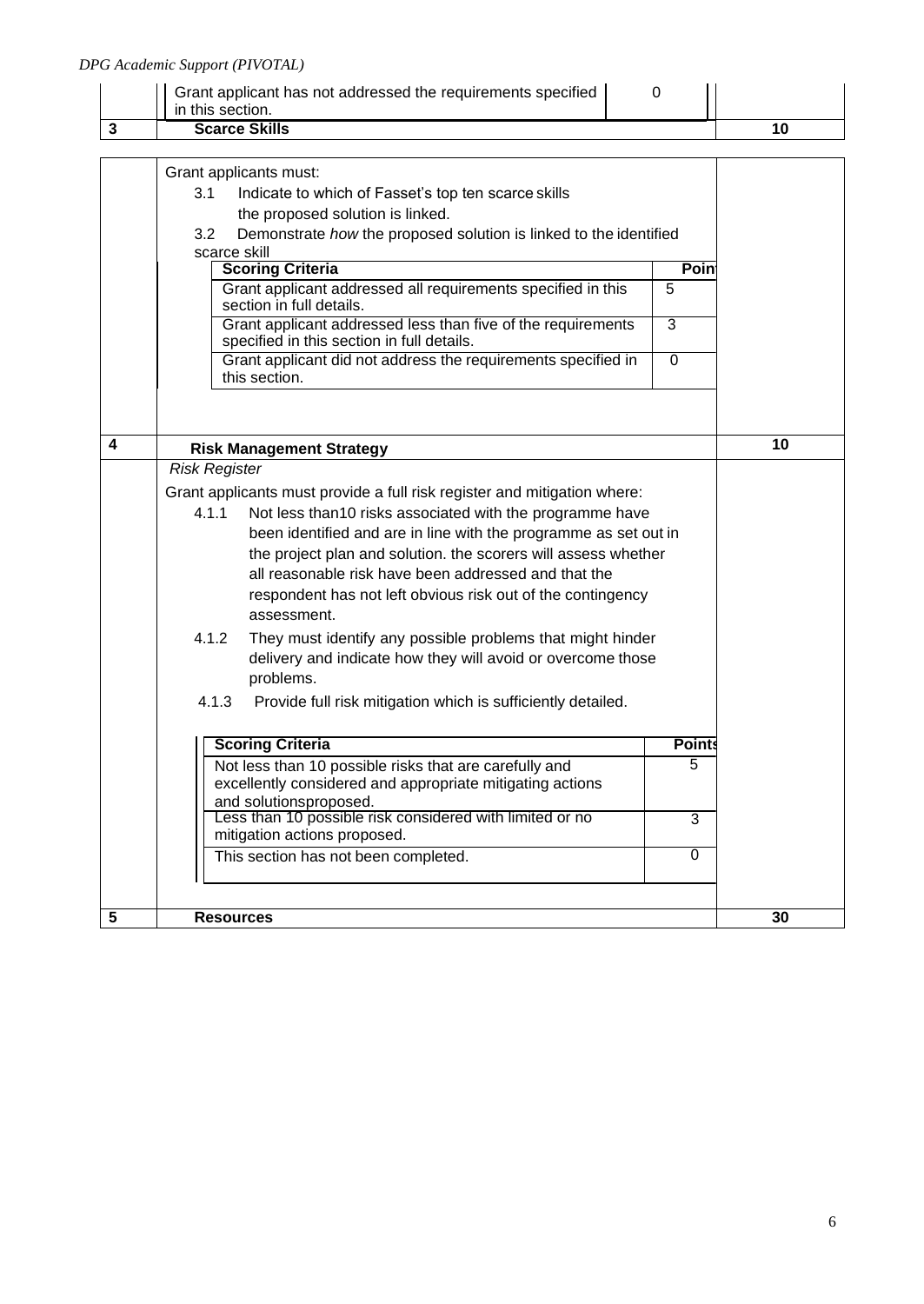| Capacity to implement a programme of this size |                                                                                         |  |
|------------------------------------------------|-----------------------------------------------------------------------------------------|--|
| Grant applicants must:                         |                                                                                         |  |
|                                                | 5.1.1 Have appropriately qualified and relevant experienced resources                   |  |
|                                                | (i.e. CVs are relevant to the programme delivery, including                             |  |
|                                                | project management and support functions).                                              |  |
|                                                | 5.1.2 The team proposed has relevant expertise and experience. This                     |  |
|                                                | includes administrative staff; lecturers / trainers; and tutors. If                     |  |
|                                                | sub-contracting, the grant applicant must provide their (sub-                           |  |
|                                                | contractor's) minimum criteria for selection of lecturers/trainers                      |  |
|                                                | and tutors.                                                                             |  |
|                                                | 5.1.3 Have sufficient resources i.e. proportion of lecturers / tutors to                |  |
|                                                | the number of learners proposed, is feasible.                                           |  |
|                                                | 5.1.4 The CVs provided include experience in course development. If                     |  |
|                                                | sub-contracting, the grant applicant must provide their minimum                         |  |
|                                                | criteria for selection of lecturers/trainers and tutors.                                |  |
|                                                | 5.1.5 Provide references in individuals' CVs for the delivery of PIVOTAL<br>programmes. |  |
|                                                | 5.1.6 Evidence of past successful programme management is presented                     |  |
|                                                | (including the ability to achieve the desired throughput rate).                         |  |
|                                                | 5.1.7 The The majority of the team members must be Black Africans.                      |  |
|                                                |                                                                                         |  |

| <b>Scoring Criteria</b>                                                                                                                                                                                                                                   | <b>Points</b> |
|-----------------------------------------------------------------------------------------------------------------------------------------------------------------------------------------------------------------------------------------------------------|---------------|
| All CVs of the team proposed indicate appropriately<br>qualifications and relevant experience and members<br>include references indicating successful delivery of<br>Academic support programmes. The majority of the team<br>members are Black Africans. | 5             |
| All CVs of the team proposed indicate appropriately<br>qualifications and relevant experience and members<br>include references indicating successful delivery of<br>Academic Support programmes. The team is NOT majority<br><b>Black Africans.</b>      | 3             |
| Some CVs of the team proposed indicate appropriately<br>qualifications and relevant experience and members<br>include references indicating successful delivery of<br>Academic Support programmes . The team is NOT majority<br><b>Black Africans.</b>    |               |
| No experienced CVs of proposed team                                                                                                                                                                                                                       | O             |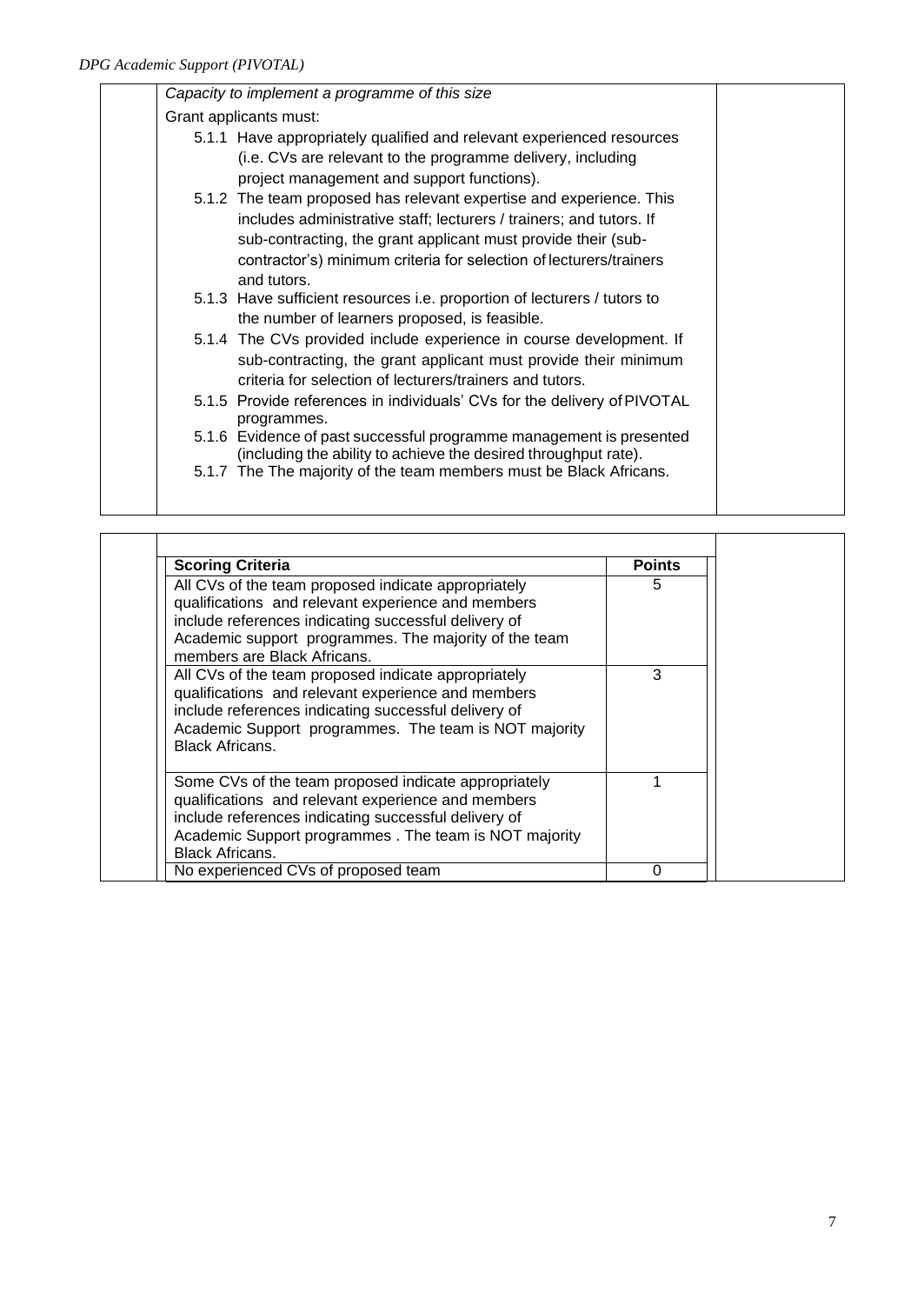### **Annexure A: Certificate of Independent Grant Submission**

|                                                                     | the undersigned, in submitting the    |
|---------------------------------------------------------------------|---------------------------------------|
| Discretionary Project Grant Application                             |                                       |
| for                                                                 | $\Box$ , do hereby make the following |
| statements that I certify to be true and complete in every respect. |                                       |
| I, certify that on behalf of:                                       |                                       |
| Name of Grant Applicant:                                            |                                       |

- 1. I have read and understood the contents of this Certificate of Independent Grant Submission (Certificate).
- 2. I understand that the accompanying Discretionary Project Grant Application (Grant Application) will be rejected if this certificate is found not to be true and complete in every respect.
- 3. I am authorized by the Grant Applicant to sign this Certificate and to submit the accompanying Grant Application on behalf of the Grant Applicant.
- 4. Each person whose signature appears on the accompanying Grant Application has been authorised by the Grant Applicant to determine the terms of and to sign the Grant Application on behalf of the Grant Applicant.
- 5. For the purposes of this Certificate and the accompanying Grant Application, I understand the word "competitor" shall include an individual or organisation, other than the Grant Applicant, whether or not affiliated with the Grant Applicant, who:
	- 5.1.1. Has been requested to submit a Grant Application;
	- 5.1.2. Could potentially submit a Grant Application based on their qualifications, abilities or experience; and
	- 5.1.3. Provides the same services as the Grant Applicant and/or is in the same line of business as The Grant Applicant.
- 6. The Grant Applicant has arrived at the accompanying Grant Application submission independently from and without consultation, communication, agreement, or arrangement with any competitor. However, communication between partners in a joint venture or consortium<sup>1</sup> will not be construed as collusive.
- 7. In particular, without limiting the generality of paragraph 6 above, there has been no consultation, communication agreement or arrangement with any competitor regarding:
	- 7.1. Prices;
	- 7.2. Geographical area where the service will be rendered (market allocation);
	- 7.3. Methods, factors or formulas used to calculate prices;
	- 7.4. The intention or decision to submit, or not submit, a Grant Application;
	- 7.5. The submission of a Grant Application does not meet the specification and condition of the Grant Application Requirements; or
	- 7.6. Submitting a Grant Application with the intention not to have the grant approved.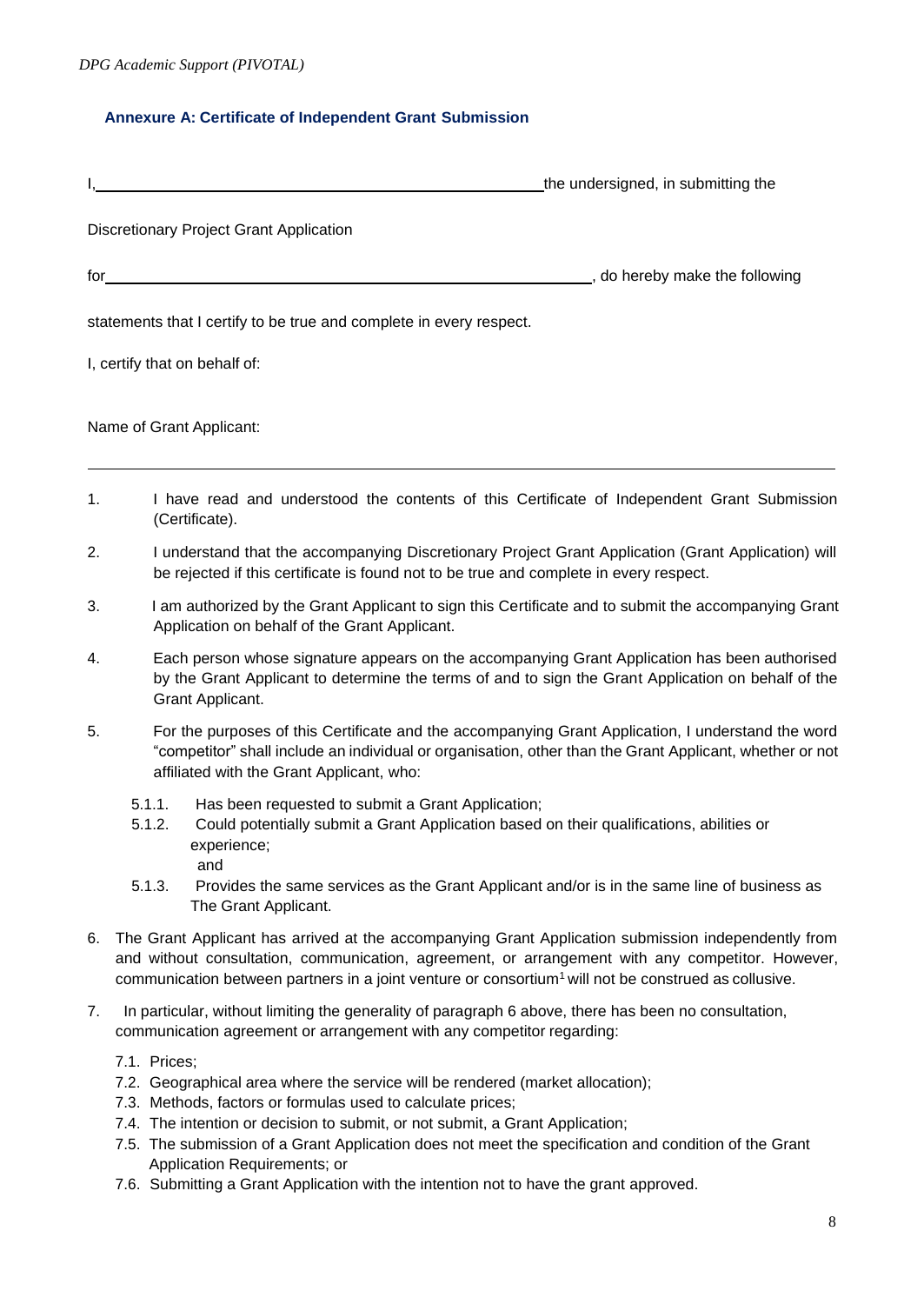- 8. Joint Venture or Consortium means an association of persons for the purpose of combining their expertise, property, capital, efforts, skill and knowledge in an activity for the execution of a contract.
- 9. In addition, there have been no consultations, communications, agreements or arrangement with any competitor regarding the quality, quantity, specification and conditions or delivery particulars of the services to which this Grant Application relates.
- 10. The terms of the accompanying Grant Application have not been and will not be disclosed by the Grant Applicant, directly or indirectly, to any competitor, prior to the date and time of the Grant Application opening or of the contract being awarded.
- 11. I am aware that, in addition and without prejudice to any other remedy provided to combat any restrictive practices related to Discretionary Project Grants and their related contracts, that are suspicious will be reported to the Competition Commission for investigation and possible imposition of administrative penalties in terms of section 59 of the Competition Act, No 89 of 1998 and/or may be reported to the National Prosecuting Authority (NPA) for criminal investigation and/or may be restricted from conducting business with the public sector for a period not exceeding ten (10) years in terms of the Prevention and Combating of Corrupt Activities

Act, No 12 of 2004 or any other applicable legislation.

Signature of Grant Applicant Date

Position **Name of Grant Applicant** 

Name of Signatory

**Annexure B: Declaration of Interest**

# **DECLARATION OF INTEREST**

1. Any legal person, including persons employed by the State<sup>1</sup>, or persons having a kinship with persons employed by the State, including a blood relationship, may make an offer or offers in terms of this grant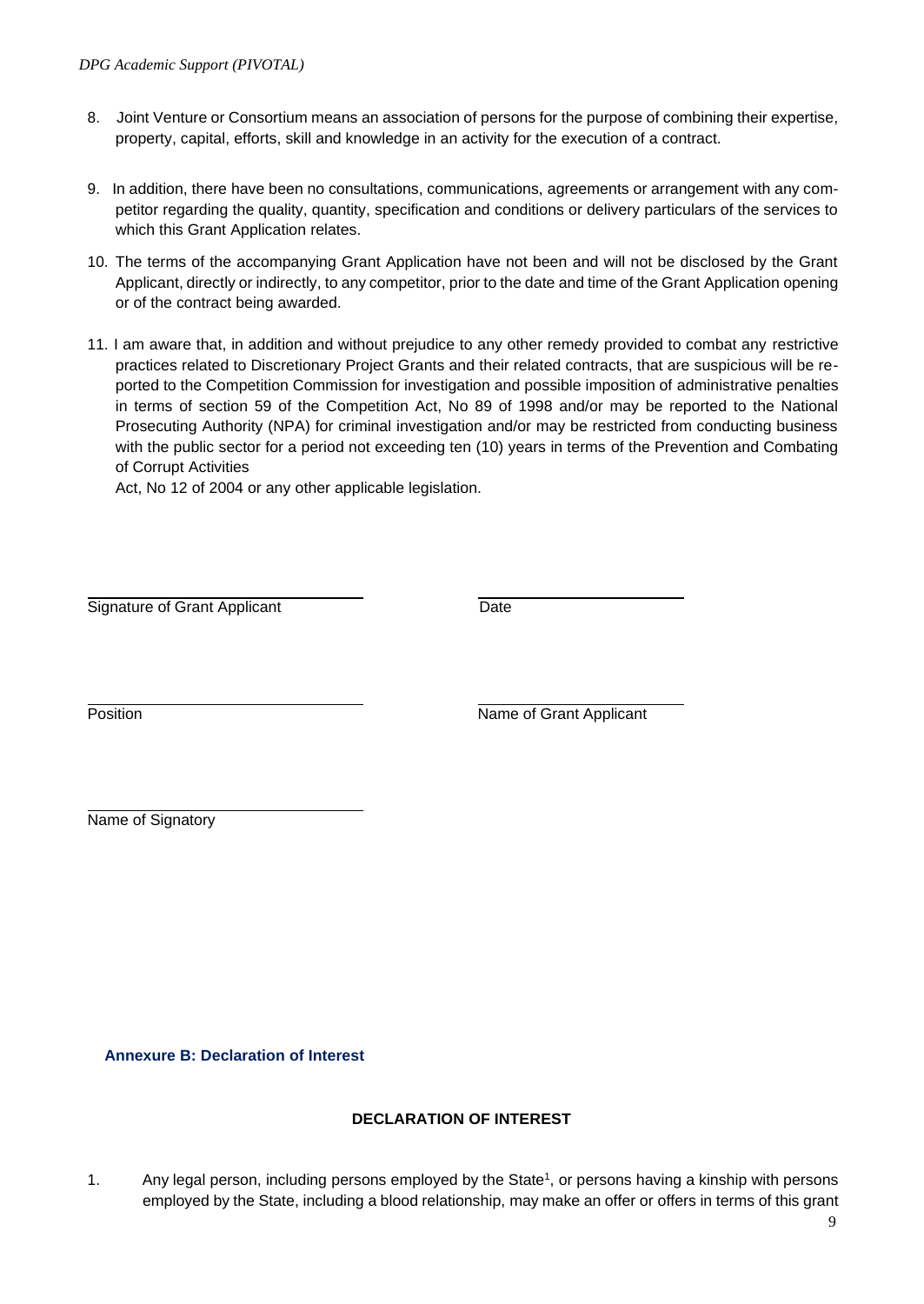(includes an advertised competitive grant application, competitive bid, limited bid or proposal or a written price quotation).

- 2. In view of possible allegations of favouritism, should the resulting grant application, or part thereof, be awarded to persons employed by the State, or to persons connected with or related to them, it is required that the grant applicant or his/her authorised representative declare his/her position in relation to the evaluating/ adjudicating authority where:
	- 2.1. The grant applicant is employed by the State; and/or
	- 2.2. The grant applicant is a Board member of Fasset and/or
	- 2.3. The legal person on whose behalf the grant application is signed, has a relationship with persons/a person who are/is involved in the evaluation and or adjudication of the bid(s), or where it is known that such a relationship exists between the person or persons for or on whose behalf the declarant acts and persons who are involved with the evaluation and or adjudication of the bid.
- 3. In order to give effect to the above, the following questionnaire must be completed and submitted with the bid.
	- 3.1.1 Full Name of grant applicant or his or her representative:
- 3.1.2 Identity Number:
- 3.1.3 Position occupied in the Company (director, trustee, shareholder<sup>2</sup>, member, etc):
- 3.1.4 Registration number of company, enterprise, close corporation, partnership agreement or trust:
- 3.1.5 Tax Reference Number:

1 "State" means

- (a) Any national or provincial department, national or provincial public entity or constitutional institution within the meaning of the Public Finance Management Act, 1999 (Act No 1 of 1999);
- (b) Any municipality or municipal entity;<br>(c) Provincial legislature;
- (c) Provincial legislature;<br>(d) National Assembly or
- National Assembly or the National Council of Provinces;

#### Parliament

 $2$  Shareholder" means a person who owns shares in the company and is actively involved in the management of the enterprise or business and exercises control over the enterprise.

- 3.1.6 VAT Registration Number:
- 3.1.7 The names of all directors/ trustees/ shareholders/ members, their individual identity numbers,tax reference numbers and, if applicable, employee/ PERSAL numbers must be indicated below: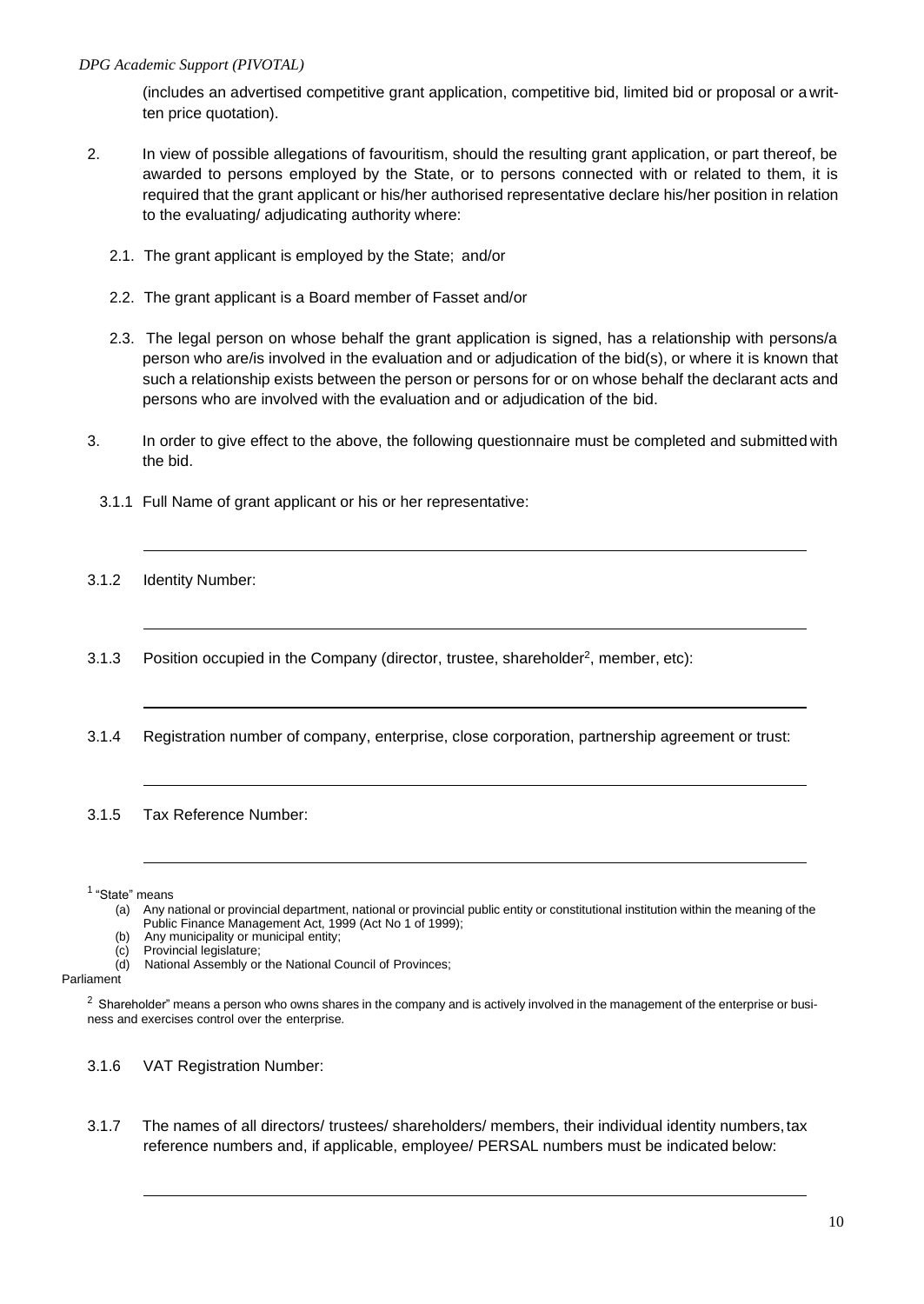3.2 Are you or any person connected with this grant application presently employed by the state?

| Yes |  |
|-----|--|
| No  |  |

3.2.1 If "Yes" was indicated, please furnish the following particulars:

3.2.1.1 Name of person/ director/ trustee/ shareholder/ member:

3.2.1.2 Name of State institution at which you or the person connected to the grant application is employed:

3.2.1.3 Position occupied in the State institution:

3.2.1.4 Any other particulars?

3.3 If you are presently employed by the state, did you obtain the appropriate authorisation to undertake remunerative work outside employment in the public sector?

| Yes |  |
|-----|--|
| No  |  |

3.3.1 If "Yes" was indicated, was proof of such authorization attached to the grant application

| Yes |  |
|-----|--|
| No  |  |

(Note: Failure to submit proof of such authorization, where applicable, may result in the disqualification of the grant application).

3.3.2 If "No" was indicated, please furnish reasons for non-submission of authorization.

3.4 Did you or your spouse, or any of the company's directors/trustees/ shareholders/ members or their spouses conduct business with the State in the previous twelve (12) months?

| Yes |  |
|-----|--|
| No  |  |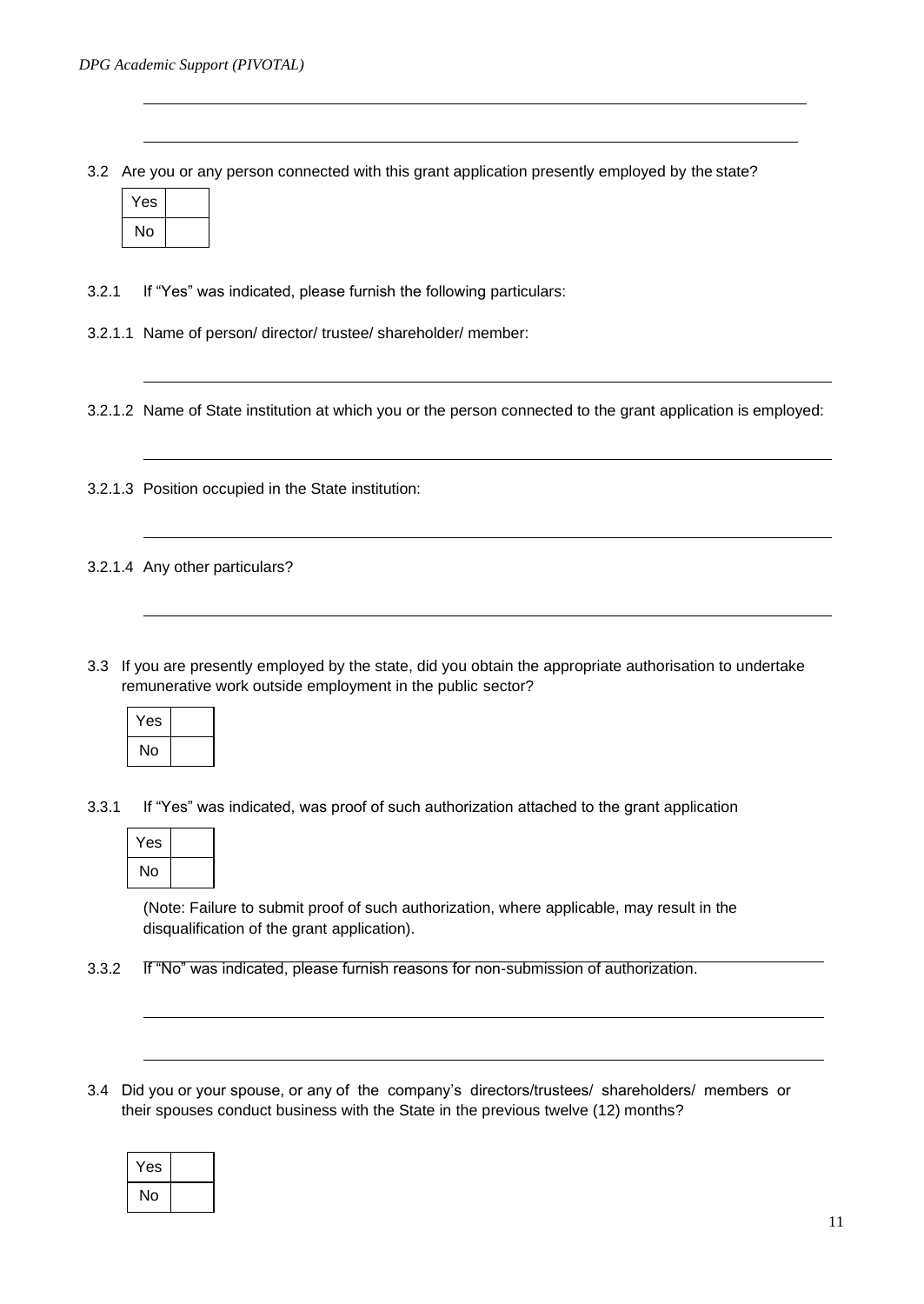- 3.4.1 If "Yes" was indicated, please furnish the following particulars:
- 3.4.1.1 Name of person/ director/ trustee/ shareholder/ member:
- 3.4.1.2 Name of State institution at which you or the person connected to the grant application conducted business:
- 3.4.1.3 Any other particulars?
- 3.5 Do you, or any person connected with the grant application, have any relationship (family, friend, other) with a person employed by the State (Pty) Ltd and who may be involved with the evaluation and or adjudication of this grant application?

| Yes |  |
|-----|--|
| No  |  |

- 3.5.1 If "Yes" was indicated, please furnish the following particulars:
- 3.5.1.1 Name of person/ director/ trustee/ shareholder/ member:

#### 3.5.1.2 Any other particulars?

3.6 Are you, or any person connected with the grant application, aware of any relationship (family, friend, other) between any other grant application and any person employed by the State who may be involved with the evaluation and or adjudication of this grant application?



- 3.6.1 If "Yes" was indicated, please furnish the following particulars:
- 3.6.1.1 Name of person/ director/ trustee/ shareholder/ member:

# 3.6.1.2 Any other particulars?

3.7 Do you or any of the directors/trustees/shareholders/members of the company have any interest in any other related companies whether or not they are bidding for this contract?

Yes